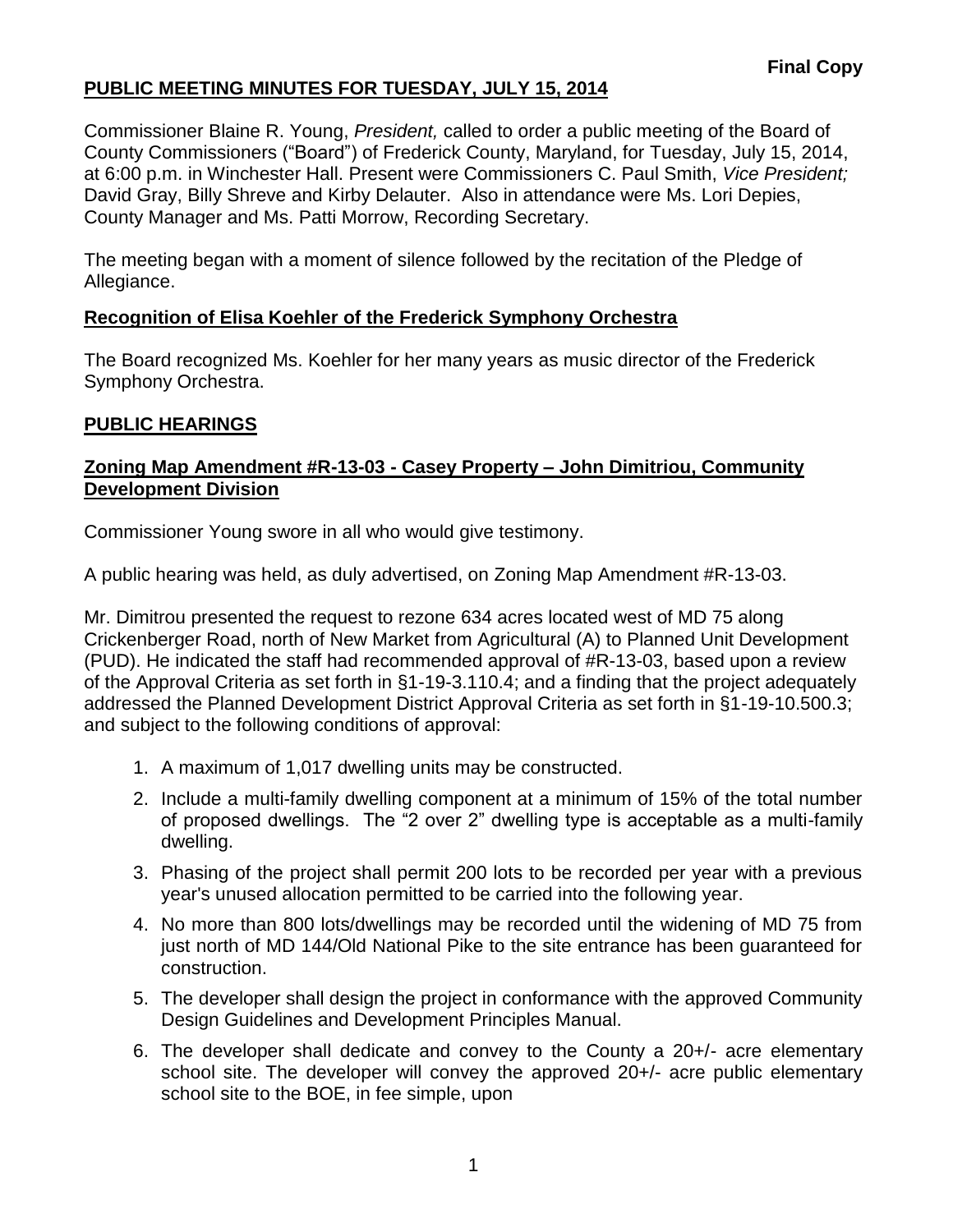i) the recordation of the subdivision plat for the 100th lot in the Project or within two (2) years of the recordation of the subdivision plat for the 1st lot in the Project, whichever occurs first; and

ii) BOE's acceptance of the conveyance of land for the Public School Site. The Charitable Foundation and BOE shall enter into a Memorandum of Understanding ("MOU"), which shall set forth the rights and responsibilities of the parties in connection with development of the school site, prior to final, unconditional approval of the Phase II (Execution) Plan for the portion of the Project that contains the school site.

- 7. Provide four (4) neighborhood parks of at least 20,000 square feet each to be centrally located in Land Bays A, E, G, and H.
- 8. Provide a diversity of single family lot sizes.

Mr. Dimitriou noted the Frederick County Planning Commission recommended approval of #R-13-03 subject to the staff conditions and with the revision to the staff recommended condition #2 from 15% to 10% maximum for multi-family (two over two) dwellings; and include an additional 9<sup>th</sup> condition to require a buffer along the border with the Audubon Property and that section "E" of the project be limited to single family dwellings.

Ms. Michelle Rosenfeld, Esquire, The Law Offices of Michelle M. Rosenfeld, LLC, requested postponement of the proceedings based upon the fact they had not had an opportunity to review the supplemental transportation analysis that was provided this morning.

Ms. Kathy Mitchell, Office of the County Attorney, remarked that the Board could continue with the PUD rezoning hearing this evening and reschedule the DRRA public hearing for another night.

The following citizens cross-examined the staff:

- Stephens Dempsey
- Steve McKav
- Pam Abrahmson
- Betsy Smith
- Mike Dinmes
- Stan Mordensky
- Mike Sievers
- Michelle M. Rosenfeld, Esquire, The Law Offices of Michelle M. Rosenfeld, LLC
- Matt Seubert

The applicant, Eugene B. Casey Foundation, Betty Brown Casey, Trustee, was represented by Mr. Bob Dalrymple, Esquire, Linowes and Blocher LLP; Mr. Randy Frey and Mr. Mark Friis, Rodgers Consulting; Mr Peter Spizak, Wells and Associates; and Mr. Andrew Horman, Executive Director, Casey Management.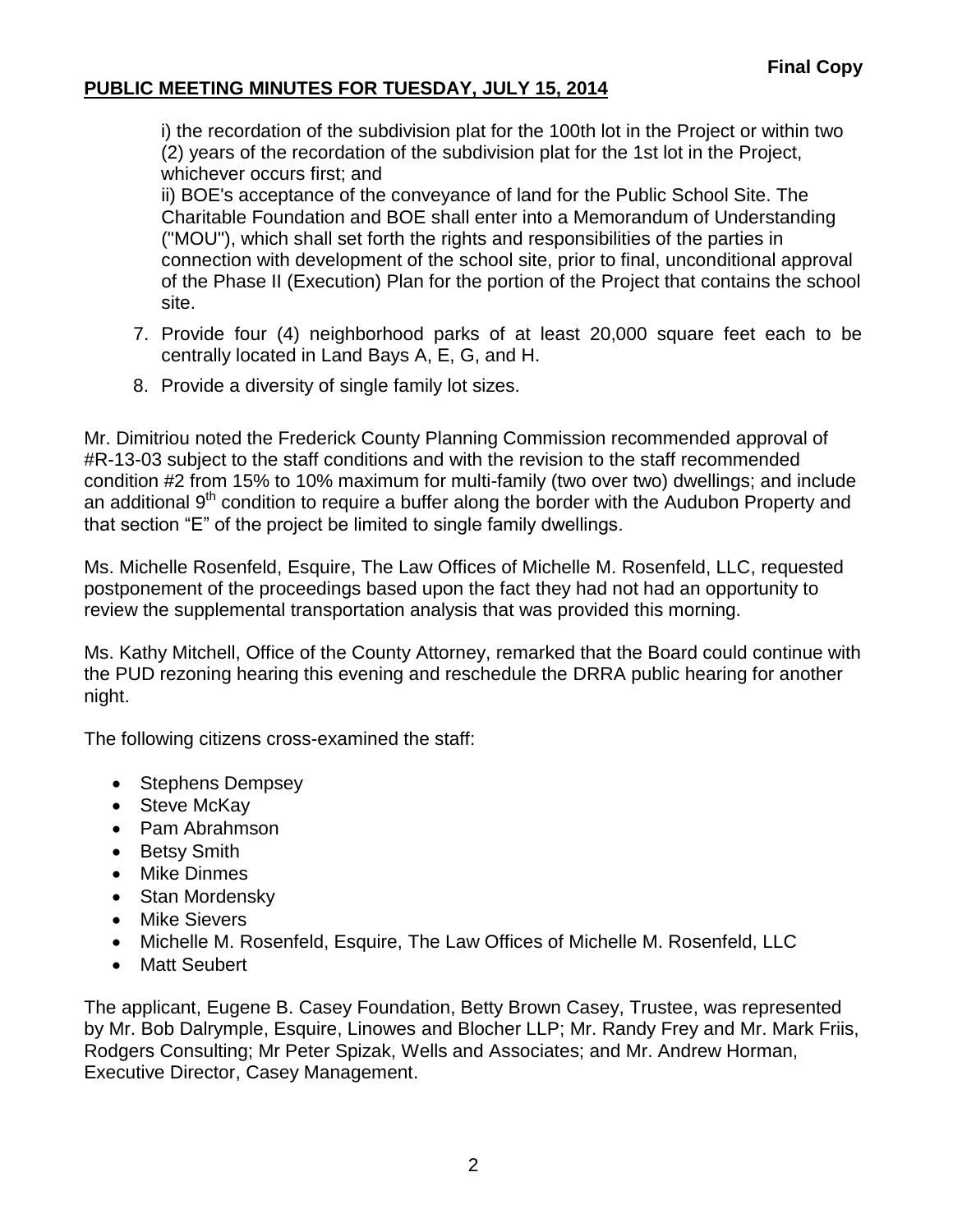The following citizens cross-examined the applicant's representatives:

- Steve McKay
- Michelle M. Rosenfeld, Esquire, The Law Offices of Michelle M. Rosenfeld, LLC
- Stan Mordensky
- Pam Abramson
- Betsy Smith
- Charlie Norris

Public comment was heard from:

- Carol Swanby
- Dan Adams
- Mike Dihmes
- Stephanie Cacopardo
- Janice Wiles
- Pam Abramson
- Steve McKav
- Dave Twigg
- Stephens Dempsey
- Betsy Smith
- Pam McKay
- Stan Mordensky
- Matt Seubert
- Karl Bickel
- Teddy Kroll
- Charlie Norris

The applicant's representatives gave a rebuttal on the public comments heard this evening.

*Motion to approve Zoning Map Amendment #R-13-03 to rezone the 634 acres from Agricultural (A) to Planned Unit Development (PUD) based upon: a review of the Approval Criteria as set forth in §1-19-3.110.4; and a finding that the project adequately addressed the Planned Development District Approval Criteria as set forth in §1-19-10.500.3; and subject to the following conditions of approval. Staff was also directed to prepare an ordinance for the Board's signature to be presented at a future meeting – Passed 4-1.*

- *1. A maximum of 1,010 dwelling units may be constructed with a minimum of 70% single family detached and a maximum of 30% townhomes.*
- *2. Phasing of the project shall permit 200 lots to be recorded per year with a previous year's unused allocation permitted to be carried into the following year.*
- *3. No more than 800 residential building permits may be issued until the widening of MD 75 from just north of MD 144/Old National Pike to the site entrance has been*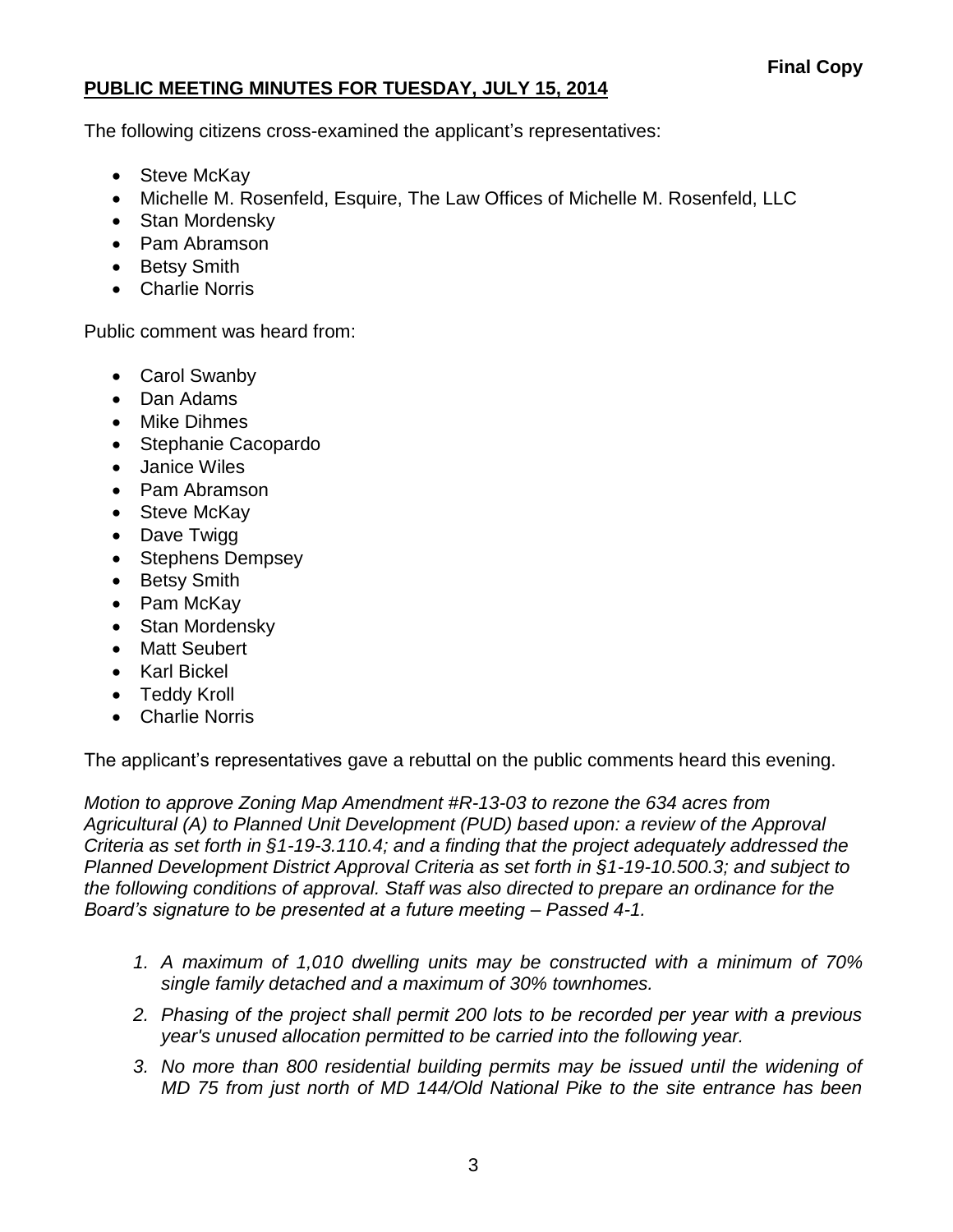*guaranteed for construction.*

- *4. The developer shall design the project in conformance with the approved Community Design Guidelines and Development Principles Manual.*
- *5. The developer shall convey in fee simple to the Board of Education (BOE), with no monetary consideration paid, a school site totaling 20*  $\pm$  *acres, to serve the project and the surrounding region. The public school site will be conveyed to the BOE*  upon: the recordation of the first subdivision plat for lots in the PUD project and *BOE's acceptance of the conveyance of land for the public school site. A separate Memorandum of Understanding (MOU) between the BOE and Developer shall be executed prior to conditional Phase II (Execution) approval of a combined preliminary/site plan for residential dwelling units in the project (assuming commercially reasonable efforts by both parties), which MOU shall establish and control other aspects of the public school site and the rights and responsibilities of the parties relative to the public school site and the construction of an elementary school. In the event that the BOE does not approve the public school site or determines not to accept conveyance of the public school site, then the developer shall retain fee simple ownership of the public school site, and may use the public school site in a manner consistent with other uses with the project.*
- *6. Provide four (4) neighborhood parks of at least 20,000 square feet each to be centrally located in Land Bays A, E, G, and H.*
- *7. Provide a diversity of single family lot sizes.*
- *8. No agency, department, division and/or branch of Frederick County shall issue any structural building permits, other than for models in the Project, prior to January 1, 2020.*
- *9. Developer shall provide landscape buffers along the project's shared boundaries with the Audubon Property (Land Bay "E") and the community of West Winds (Land Bay "H" adjacent to existing Panorama Drive and Cherry Tree Court), in an amount to be determined at Phase II (Execution) approval but in no event greater than 40*  feet; provided that the developer shall have the right to utilize the buffer areas to *satisfy the requirements of the Forest Resource Ordinance and/or the Stormwater Management Ordinance, and for the location of public or private utilities serving the project. Dwelling units located along the shared boundaries with the Audubon Property and community of West Winds (adjacent to Cherry Tree Court and Panorama Drive) shall be restricted to single family detached dwelling units.*
- *10.A buffer with a minimum of 50 feet shall be considered at Phase II PUD review around the Betsy Smith farm and the other residences along Crickenberger Road.*

| <b>COMMISSIONERS</b> | <b>MOTION</b> | <b>SECOND</b> | <b>YES</b> | <b>NO</b> | <b>ABSTAIN</b> | <b>NOT PRESENT</b> |
|----------------------|---------------|---------------|------------|-----------|----------------|--------------------|
| Young                |               |               |            |           |                |                    |
| <b>Smith</b>         |               | ↗             |            |           |                |                    |
| <b>Shreve</b>        |               |               |            |           |                |                    |
| Grav                 |               |               |            |           |                |                    |
| <b>Delauter</b>      |               |               |            |           |                |                    |